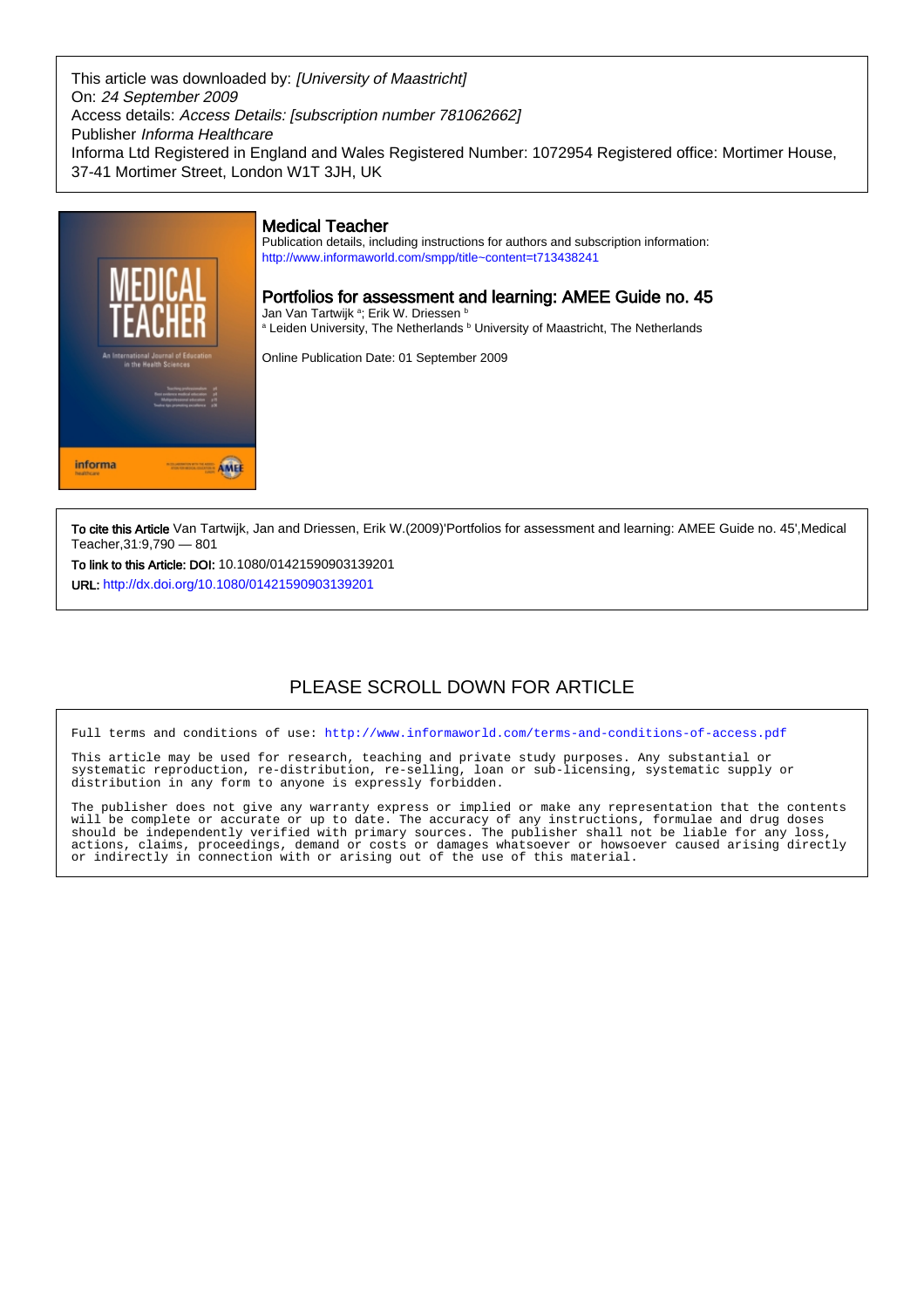# AMEE GUIDE Portfolios for assessment and learning: AMEE Guide no. 45

JAN VAN TARTWIJK<sup>1</sup> & ERIK W. DRIESSEN<sup>2</sup> <sup>1</sup>Leiden University, <sup>2</sup>University of Maastricht, The Netherlands

# Abstract

In 1990, Miller wrote that no tools were available for assessment of what a learner *does* when functioning independently at the clinical workplace (Miller 1990). Since then portfolios have filled this gap and found their way into medical education, not only as tools for assessment of performance in the workplace, but also as tools to stimulate learning from experience. We give an overview of the content and structure of various types of portfolios, describe the potential of electronic portfolios, present techniques and strategies for using portfolios as tools for stimulating learning and for assessment, and discuss factors that influence the success of the introduction. We conclude that portfolios have a lot of potential but that their introduction also often leads to disappointment, because they require a new perspective on education from mentors and learners and a significant investment of time and energy.

# Introduction

Today's doctors find themselves confronted not only with patients who are increasingly knowledgeable and assertive, but also with pressure to apply new findings and evidence in day-to-day practice, and with the necessity to collaborate with other health professionals in ever larger teams and communities. To deal with these complexities, doctors need generic competencies to enhance effective communication, organisation, teamwork and professionalism. These generic competencies are sometimes labelled as doctors' 'soft skills' in contrast to 'hard clinical skills'. In recent years, learning, teaching and assessment of these generic competencies have gained unexpected urgency among politicians and the general public. Headlines decrying incidents involving dysfunctional doctors and hospital departments with dramatic impact on morbidity and mortality figures catapulted generic competencies to the forefront of attention as indispensable qualities for doctors. As a result, professional associations and governments began to voice increasingly urgent demands to include these generic competencies in education and assessment (General Medical Council 2000). At the same time, consistent with the general trend towards outcome-based education, the focus in medical education shifted from the educational process itself towards the competencies of doctors at the end of training and at important junctures during the training process (Norcini et al. 2008). The competencies described by professional organisations such as the Royal College of Physicians and Surgeons of Canada (1996) became the framework for assessment and, as a consequence, for the content and organisation of programmes for medical education in many countries.

# Practice points

- . The goals of working with a portfolio need to be clear.
- . It is not problematic to use portfolios concurrently to formatively promote learning as well as for summative assessment. Summative assessment is important to ensure that portfolio learning maintains its status alongside other assessed subjects.
- . The effectiveness of learning is enhanced when a mentor supports the portfolio process. Mentorship requires a substantial time investment but is crucial for the successful use of portfolios. The effectiveness of assessment can be enhanced by combining the portfolio with an interview.
- . Use a flexible learner-centred portfolio format. A rigid structure in which every detail of portfolio content is prescribed will elicit negative reactions from portfolio users. Too much structure is a greater risk than too little structure, but learners do need clear directions and guidance to support the development and assessment of broad competencies. When there is too much obligatory content portfolios are bureaucratic, both failing to serve any educational purpose and forcing learners to search for content outside their direct and lived experiences.
- . Working with a portfolio is time consuming both for learners and mentors. This is more of problem in postgraduate training and continuous medical education than in undergraduate education.

However, stimulating the development of competencies (Box 1) and the assessment of its result is complicated.

Correspondence: Jan Van Tartwijk, ICLON – Leiden University Graduate School of Teaching, Leiden University, PO Box 905, 2300 AX, Leiden, The Netherlands. Tel: 31 71 527 3845; fax: 31 71 527 5342; email: jtartwijk@iclon.leidenuniv.nl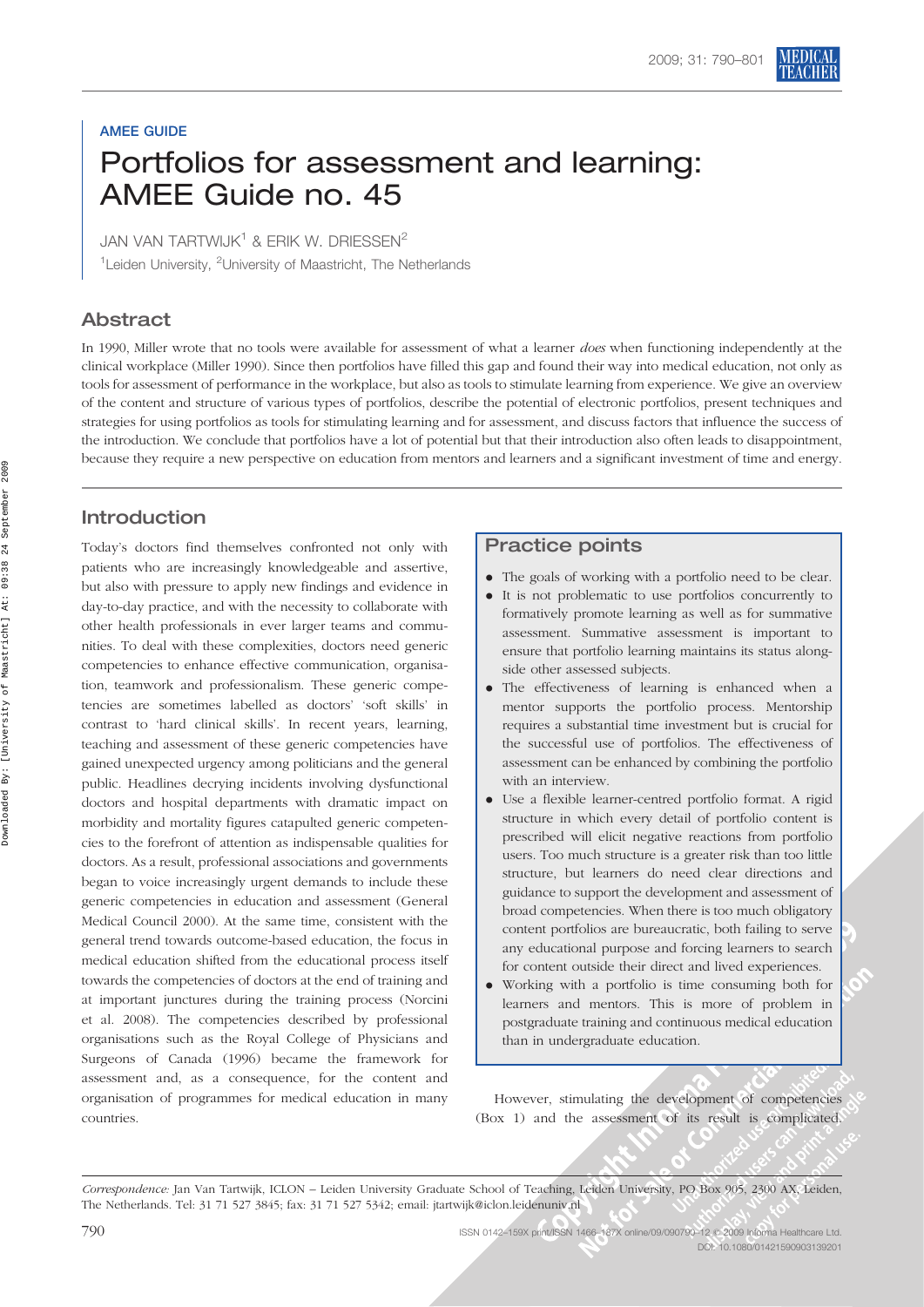### Box 1. Competence.

The concept of competence is much used and much debated (Stoof et al. 2002; Dreyfus 2004). Here, we define it as an integrated body of knowledge, skills and (professional) attitudes enabling proficient performance in certain real life settings, i.e. the 'Does' level in Miller's framework.



Figure 1. Framework for clinical assessment: Miller's Pyramid (Miller 1990).

Already in 1990, Miller described the challenges involved in assessing clinical competence. He presented a framework for clinical assessment, shaped like a pyramid (Figure 1), whose layers from bottom to top represent increasingly complex levels of mastery, with the lower levels providing the foundation for the higher levels (Miller 1990).

The bottom level is concerned with knowledge. This is the knowledge relating to the skills that learners must master for their future professional practice. This knowledge is best assessed by written tests. The next level represents application of the knowledge from level 1. Learners should know how to apply their knowledge when performing skills. For instance, at this level, learners are expected to know how to diagnose a patient and which aspects of a patient's presentation to attend to. The Knows how level can also be assessed by written tests. One level up, at level 3, the issue of interest is that learners demonstrate their ability to use their knowledge to take appropriate action in a simulated environment. This level combines knowledge and action (cognition and behaviour). Not only should learners know how to diagnose a patient, they should also be able to actually perform the appropriate actions, for example, a physical examination in a simulated patient (shows how). The top of the pyramid is concerned with independent performance within the complex environment of day-to-day practice. This requires integration of knowledge, skills, attitudes and personal characteristics. Performance at the top of the pyramid is manifested when learners are working independently in professional practice. Typically, adequate performance at this level requires integrated performance of different roles; not only the role of medical expert but also that

#### Box 2. Portfolio.

Portfolios that are used in education contain evidence of how learners fulfil tasks and their competence is progressing. They may be digital or paperbased and content may be prescribed or left to the learners' discretion. Despite variations in content and format, portfolios basically report on work done, feedback received, progress made and plans for improving competence (Driessen et al. 2007b).

of counsellor, participant in the doctor–patient relationship, a leadership role in relation to nursing staff, etc. Good performance at the Does level implies competence.

In 1990, Miller observed that there were no instruments to evaluate performance consistent with the top of the pyramid (Miller 1990). At the same time, scholars in the field of teacher education and teacher assessment were struggling with the same problem (Bird 1990). Here too, the key challenge was how to assess performance in real life settings. Shulman (1998) describes the Teacher Assessment Project that was set up with the purpose of exploring and developing new approaches to the evaluation of teaching in primary and secondary education. He recounts that it was considered undesirable to assess teacher competence solely on the basis of ratings in assessment centres, because experiments showed that the information provided by assessment centres alone was not enough to identify competent and excellent teachers. Information about whether teachers succeeded in making the most of their pupils' learning opportunities within their own complex working environment was needed as well. It was also recognised that there can be striking variations among teaching settings. For instance, it makes quite a difference whether one teaches at an urban school in a deprived area with its myriad of social problems or at a high school in a middle class suburban environment. As part of efforts to achieve fair judgement of teacher performance in a broad array of settings and situations, the portfolio concept was borrowed from the arts and architecture (Box 2).

Since portfolios were introduced in medical education in the early 1990s (Royal College of General Practitioners 1993), their use as an instrument for both assessment and encouraging professional growth has increased enormously (Snadden et al. 1999; Friedman Ben David et al. 2001). However, the evidence to date suggests that the introduction of portfolios for these purposes has met with mixed success (Driessen et al. 2007b; Tochel et al. 2009; Buckley et al. 2009). Although potentially powerful instruments in education, the use of portfolios has proved to be vulnerable.

The aim of this AMEE guide is to help medical teachers and educators to make full use of the possibilities that portfolios offer and prevent difficulties that occur. On the basis of an analysis of what portfolios help achieve, it is our purpose to provide practical clues about the design, implementation and use of portfolios in medical education.

Firstly, we will describe how portfolio content and structure relate to the various goals that they are designed to achieve. Next, we will focus on the use of portfolios as instruments that can encourage professional growth by stimulating learning from experience and subsequently, we will elaborate on the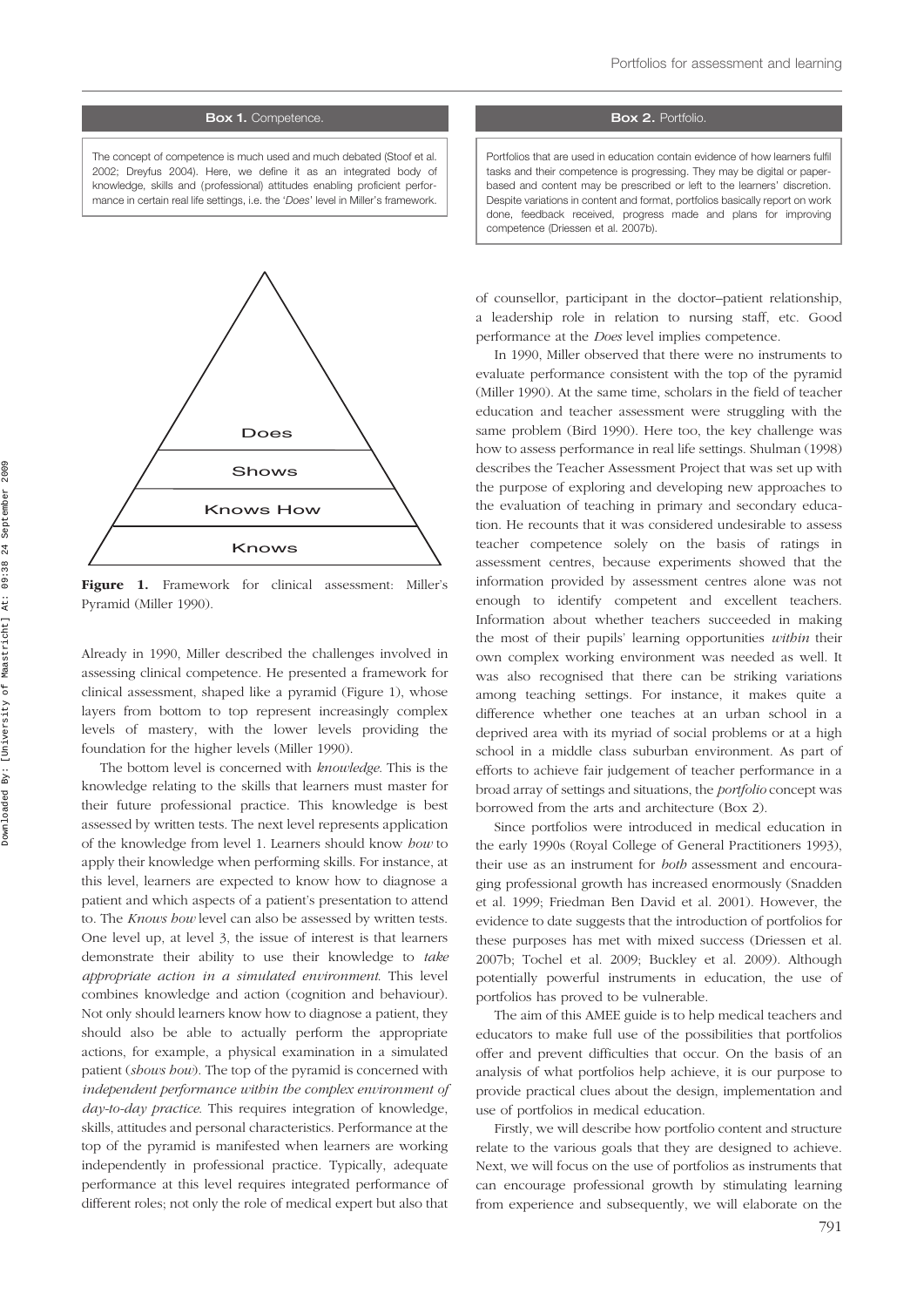use of portfolios as instruments for assessment. Each of these goals requires specific content and organisation of portfolios. Finally, we will focus on the factors that are important for the successful introduction of portfolios in (medical) education.

# Portfolio goals, content and organisation

### Portfolios as a multipurpose instrument

Portfolios for assessment. When portfolios were originally introduced in education as instruments for authentic assessment, they closely resembled the portfolios of architects and artists, which Lyons (1998) describes as a portable case for keeping, usually without folding, loose sheets of papers, drawings or photographs. Building on the principle of triangulation (Denzin 1978; Denzin & Lincoln 2000) all kinds of evidence can be brought together in those portfolios that, in combination, give the possibility to draw valid conclusions about competence (Box 3).

However, in one of the first explorations of portfolios for teacher assessment, Bird (1990) wrote that the portfolio procedures for assessment might easily degenerate into exercises in amassing paper. He suggested that the evidence in a portfolio should be organised according to the competencies that the person compiling the portfolio wants to show. This would be helpful both for the learner compiling the portfolio and for an assessor. Instructions starting with 'Show how you ...' might clarify for portfolio owners that they are asked to provide specific evidence about their performance. A portfolio organised by tasks or competencies might be helpful for assessors, because it indicates what the material in the portfolio is supposed to show. On the basis of initial experiments with portfolios, Collins (1991) suggested that captions should be attached to the evidence in the portfolio:

One essential component of the portfolio was the document caption. The caption is a little sheet attached to each document stating what the document is  $(...)$  and why it is valuable evidence.  $(...)$ Captions proved to be essential to the portfolio development process. Documents without captions were meaningless to the raters. (p. 153)

Portfolios for learning. Soon after the introduction of portfolios in medical education, Snadden and Thomas (1998b) introduced the term 'portfolio learning':

Portfolio learning is a method of encouraging adult and reflective learning for professionals. Derived from the graphic arts it is based on developing a collection of evidence that learning has taken place. (p. 192)

They emphasise the importance of supervision and critical reflection for portfolio learning:

The system works well when it operates through the interaction of a learner and mentor using the material as a catalyst to guide further learning. It is essential that the portfolio does not become a mere

### **Box 3.** Combining evidence to improve the quality of conclusions.

In the literature, combining data from various sources with the aim to improve the quality of conclusions is often referred to as triangulation. The aim of triangulation is to avoid biases and problems, such as those related to the reliability and trustworthiness of data that are derived from one single source.

Procedures for multisource feedback or 360-degree feedback use a similar strategy by stimulating learners to gather feedback from different sources. Lockyer and Clyman (2008) describe a procedure involving a questionnaire survey among medical colleagues, nurses, and patients and their families to collect data about learners' specific competencies. The same questionnaire is completed by the learners themselves. By aggregating these data, reliability is improved.

Different types of evidence can be combined in portfolios as well, such as materials produced by learners (log books, case reports, clinical data, and research reports), mini-CEXs (Norcini & Burch, 2007), reports of direct observation of practical procedures, audits, and case-based discussions.

### collection of events seen or experienced, but contains critical reflections on these and the learning that has been made from them. (p. 192)

A portfolio can also stimulate reflection, because collecting and selecting work samples, evaluations and other types of materials that are illustrative of the work done, compels learners to look back on what they have done and analyse what they have and have not yet accomplished.

In many cases, portfolios are assembled over a longer period of time. That is why they can also be used to support planning and monitoring in professional development. One way to do so is to include learning objectives in the portfolio as well as a document trail of related learning activities and accomplishments (Mathers et al. 1999; Oermann 2002).

As a consequence, reflections and overviews of personal development have secured a prominent place in many portfolios. Portfolios that are primarily geared to assessment will remain organised around all kinds of materials that provide 'evidence' of competencies. In portfolios that are primarily used to monitor and plan learners' development, overviews will take centre stage. Portfolios whose primary objective is to foster learning by stimulating learners to reflect on and discuss their development will be organised around learners' reflections.

A multipurpose instrument<sup>1</sup>. Inevitably, these developments have widened the applicability of the label portfolio to a broad range of instruments. Some portfolios might equally and aptly be labelled Personal Development Plan or Reflective Essay. Owing to the tremendous varieties in portfolios, careful and critical appraisal of the strengths and weaknesses of different portfolios is advisable before deciding which one to implement in a particular setting.

The question to be answered is whether a certain portfolio is fit for its intended purpose. And just as someone else's shoes are unlikely to fit comfortably, portfolios tailored to one particular educational setting may not fit into the educational configuration(s) of other settings (Spandel 1997). An ill-fitting portfolio will inevitably be discarded sooner or later. To assist in determining whether a portfolio is appropriate for its intended purpose the triangle in Figure 2 helps to define the nature of a portfolio. It does so by inviting positioning of a

2009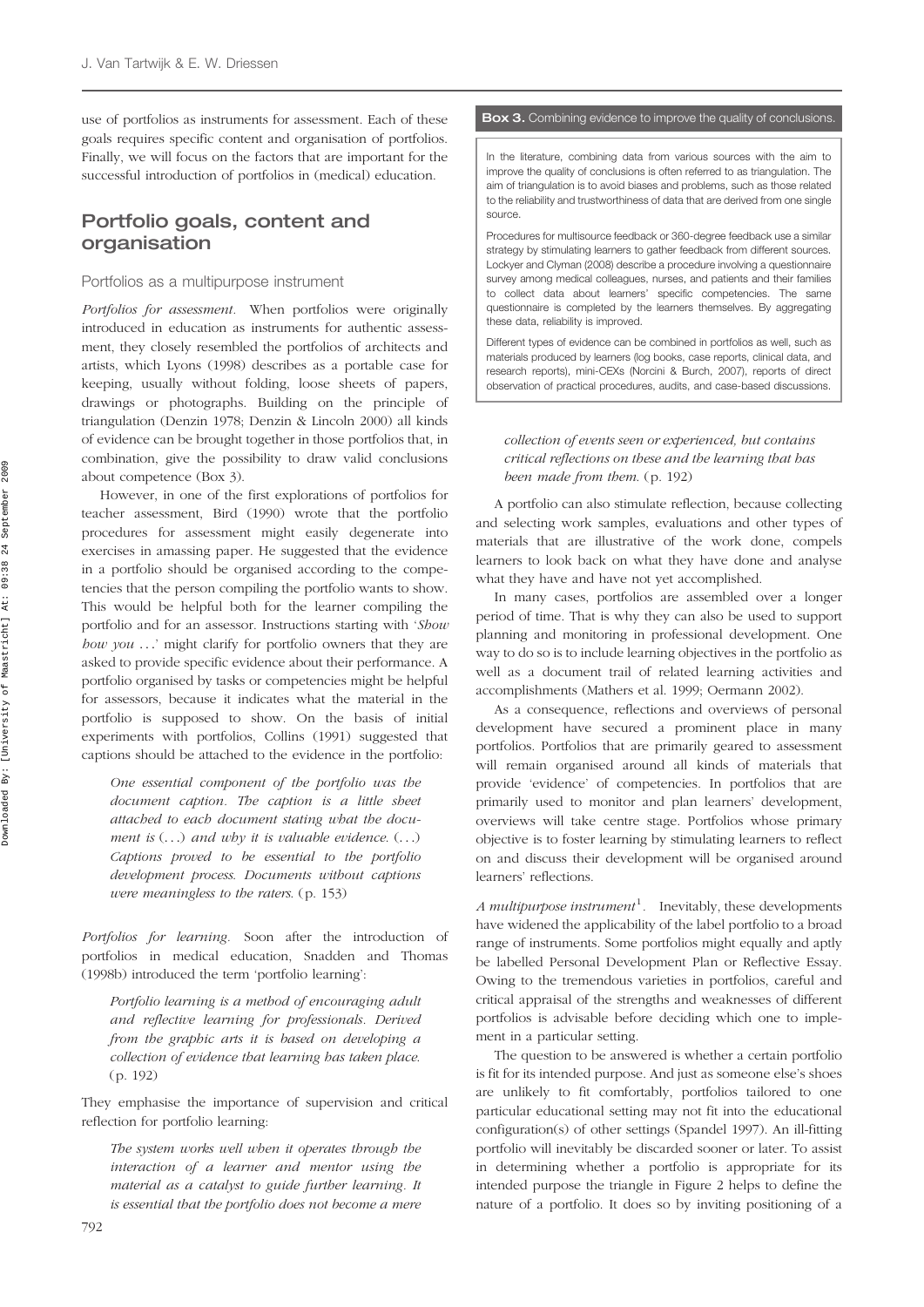

Figure 2. Purposes and content of portfolios (van Tartwijk et al. 2007).

portfolio in the area of the triangle where it is most likely to achieve its intended principal objectives.

Obviously, a portfolio can be used to achieve more than one goal. When a portfolio is to serve a combination of goals, its position in the triangle will shift towards the centre because its strengths have to be distributed more evenly over evidence, overviews and reflections. In practice, the majority of portfolios are not situated in one of the corners of the triangle (Buckley et al. 2009). A controversial issue in the literature on educational portfolios is whether it is acceptable to have one portfolio for both assessment and reflection (Snyder et al. 1998). An argument against this dual function is that assessment may jeopardise the quality of reflection thereby detracting from the portfolio's effectiveness for mentoring purposes. Learners may be reluctant to expose their less successful efforts at specific tasks and to reflect on strategies for addressing weaknesses if they believe they are at risk of having 'failures' turned against them in an assessment situation. Portfolios that are not assessed, on the other hand, do not 'reward' learners for the time and energy they invest in them. As a result, learners are likely to take the portfolio and any associated learning activities less seriously. A recent BEME review showed that most portfolios were also assessed for summative purposes (Buckley et al. in press).

An effective portfolio has a clear but flexible structure, giving individual learners' opportunities to describe their own unique development (Pearson & Heywood 2004; Driessen et al. 2005b; Grant et al. 2007). Clear instructions are important, but when the content of a portfolio is prescribed in detail, portfolios are often experienced as highly bureaucratic instruments (Davis et al. 2001; O'Sullivan et al. 2004; Pearson & Heywood 2004; Kjaer et al. 2006). Portfolios meet with stronger appreciation when learners have a certain amount of freedom to determine the content of their own portfolios (Snadden & Thomas 1998a; Driessen et al. 2005b).

#### Electronic portfolios

A growing number of medical schools use electronic portfolios (e-portfolios) instead of paper-based portfolios (Fung Kee Fung et al. 2000; Lawson et al. 2004; Woodward & Nanlohy 2004; van Tartwijk et al. 2007; Driessen et al. 2007a). This preference is based on a number of considerations:

- . In e-portfolios, hyperlinks can be inserted to make connections between evidence, overviews and reflections. This can be useful, for instance, when learners want to illustrate reflections with evidence that is stored somewhere else in the portfolio, or want to illustrate a schematic overview of their development by making hyperlinks to materials and reflections. Hyperlinks can also be useful to make a table of contents of the portfolio. For instance, by including a list of captions in the portfolio and making hyperlinks to related materials. Mentors or assessors can browse through this list of captions, obtain a quick overview of all the evidence in the portfolio, and just click on the evidence that is relevant to their specific purpose.
- . A paper-based portfolio can be cumbersome because of its bulk. Imagine an assessor who needs to take 15 paper portfolios home! Furthermore, there is generally only one copy of a paper portfolio. Whenever learners hand their paper portfolios to their mentor or assessor, the portfolio is literally out of their hands. Not only do they run the risk of the portfolio getting lost, it is also more difficult for them to prepare to discuss the portfolio with their mentor or assessor. Another advantage of e-portfolios is that they are easier to keep up to date.

Of course there are disadvantages as well.

- . Mentors who do not like to read a portfolio on screen will still have to print it. In most systems it is not possible to make notes on the portfolio itself (although making notes on the learner's paper portfolio might not be desirable as well).
- . E-portfolios can only be used by learners and teachers who are sufficiently skilled in using the relevant software and hardware.
- . An e-portfolio requires a stable and high quality information technology infrastructure that is not always available.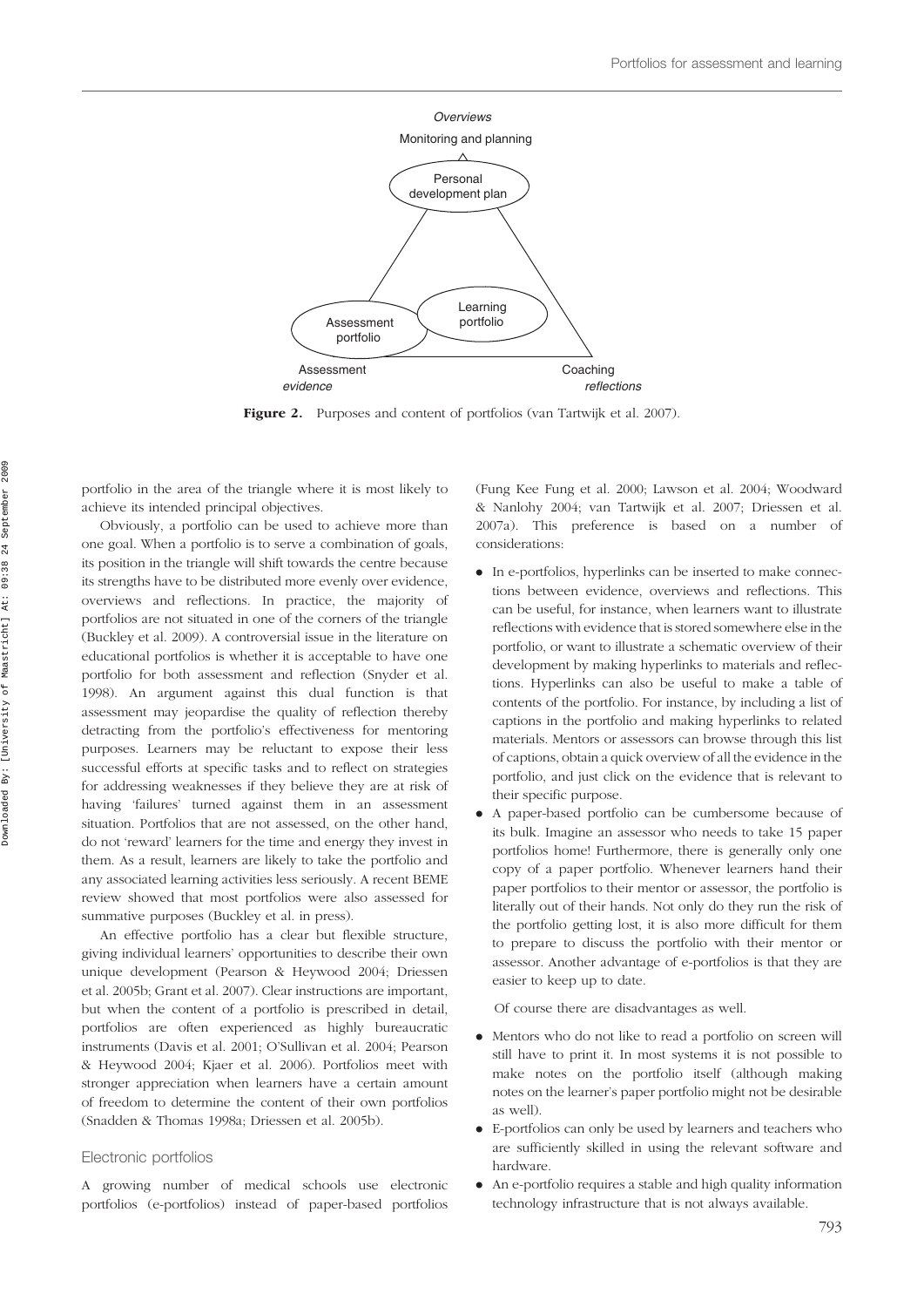Nowadays, many dedicated portfolio systems are available, which are usually user-friendly (Dornan et al. 2002; www. eportfolioservice.nl). These systems can provide specific functionalities for specific portfolio goals: options to include work-based assessment instruments, such as multisource feedback or mini clinical evaluation exercises (mini-CEX) in portfolios for clinical training: to invite specific individuals to inspect the portfolio, either wholly or in part, while denying access to everyone else.

Apart from dedicated systems, learners can produce an e-portfolio using standard word-processors or HTML editors, preferably ones that they and their teachers are familiar with (Gibson & Barrett 2003). The cost of dedicated portfolio software is not the only reason to support this choice: for many purposes the hyperlink functionality of generic software is all that learners need. Furthermore, generic software allows a learner to impart his or her own flavour to the portfolio. This can enhance the learners' motivation to work with the instrument. Another reason is that many portfolio systems are limited because they are built to accommodate no more than one or two portfolio types. Finally, portfolios built with dedicated software need to be accessible with generic software for later maintenance and presentation. This may well be the case after a learner has left the setting in which the portfolio was produced, or in the event that the vendor in question ceases to do business. In summary, standard software tools have disadvantages from the perspective of managing access to the portfolio using the internet or to include workbased assessment instruments, but they usually provide all the options learners need to produce a portfolio that works well and looks great.

In a study comparing web-based and paper-based portfolios (Driessen et al. 2007a), not only did learners added more personal touches to content and form and invested more time in their portfolios, but mentors were also unanimous in their appreciation of the greater ease of use of web-based portfolios compared to the more familiar paper-based ones. Information was easy to locate without having to turn pages to find certain content and the portfolios could be accessed from different locations were the two reasons cited for preferring web-based portfolios. Other authors have also reported on the user friendliness of electronic portfolios (Fung Kee Fung et al. 2000; Lawson et al. 2004). In these studies, tutors appreciated the easy electronic access and reduction in the amount of paper used. However, the same authors also reported certain situations that make web-based portfolios less user-friendly than paper-based portfolios. For instance, limited computer access in the clinical workplace cancels out the advantages of user-friendliness and may even have an opposite effect.

# Portfolios and learning from experience

Research shows that the role of the mentor is crucial to the successful use of portfolios aimed at learning from experience (Finlay et al. 1998; Snadden & Thomas 1998a; Mathers et al. 1999; Pearson & Heywood 2004; Driessen et al. 2005b; Grant et al. 2007). In this section, we focus on the strategies mentors can use to promote learning from experience with a portfolio.

### Theoretical background

The contemporary view of learning, based on constructivism, is that people 'construct' new knowledge and understanding based on what they already know and believe (Bransford et al. 2000). What people know and believe can be represented as cognitive structures that guide their perception of reality. Evidently, a perception of reality based on individual cognitive structures does not afford an objective view of reality, but, by definition, an individual, idiosyncratic view. It is this personal perception of reality that guides a person's actions.

Reflection is an important concept in this framework, which relates to changing cognitive structures. Research has shown that meta-cognitive skills, such as reflection, increase the degree to which learners transfer what they have learned to new settings and events (Bransford et al. 2000). Despite considerable confusion about the precise definition of the term reflection (Hatton & Smith 1995; Mann et al. 2007) all authors writing about reflection share the constructivist view that human behaviour is guided by mental structures that are not static but flexible, evolving and changing in response to experiences. On the basis of this consensus view, reflection can be defined as the mental process of organising or reorganising cognitive structures that represent existing knowledge and beliefs and guide perceptions of experiences, situations and problems (Korthagen et al. 2001). In short, reflection means exploring and elaborating one's understanding of an experience (Eva & Regehr 2008). Building on van Manen's work (1977), Hatton and Smith (1995) distinguish three types or levels of reflection. The first type is concerned with the means to achieve certain ends. The second type is not only about means, but also about goals, the assumptions upon which they are based, and the actual *outcomes*. The third type of refection is referred to as critical reflection. Here, moral and ethical criteria are also taken into consideration. Judgements are made about whether professional activity is equitable, just and respectful to persons or not. Hatton and Smith (1995) emphasise that these three types of reflection should not be viewed as hierarchical. Different (educational) contexts and situations may lend themselves more to one kind of reflection than to another.

### Reflection and professional development

For medical teachers who want to help learners learn from practice, the key question to answer is: 'How can I stimulate my learners to reflect on their experiences and learn from them?' For this AMEE guide the additional question is '... and how can a portfolio help to improve the quality of reflection?'

Korthagen designed the Action, Looking back, Awareness, Creating alternative methods and Trial (ALACT) model (Figure 3) to describe the spiralling process that effective learners go through when faced with a situation for which no routine solution is available (Korthagen et al. 2001). This model resembles the three step model described by Snadden and Thomas (1998b) which focused on evaluation, reflection and formulating a learning plan. We will describe the ALACT model, explain the potential contribution of working with a portfolio in each of the stages, and give suggestions for coaching strategies (Driessen et al. 2008).

2009

September

24 09:38 At: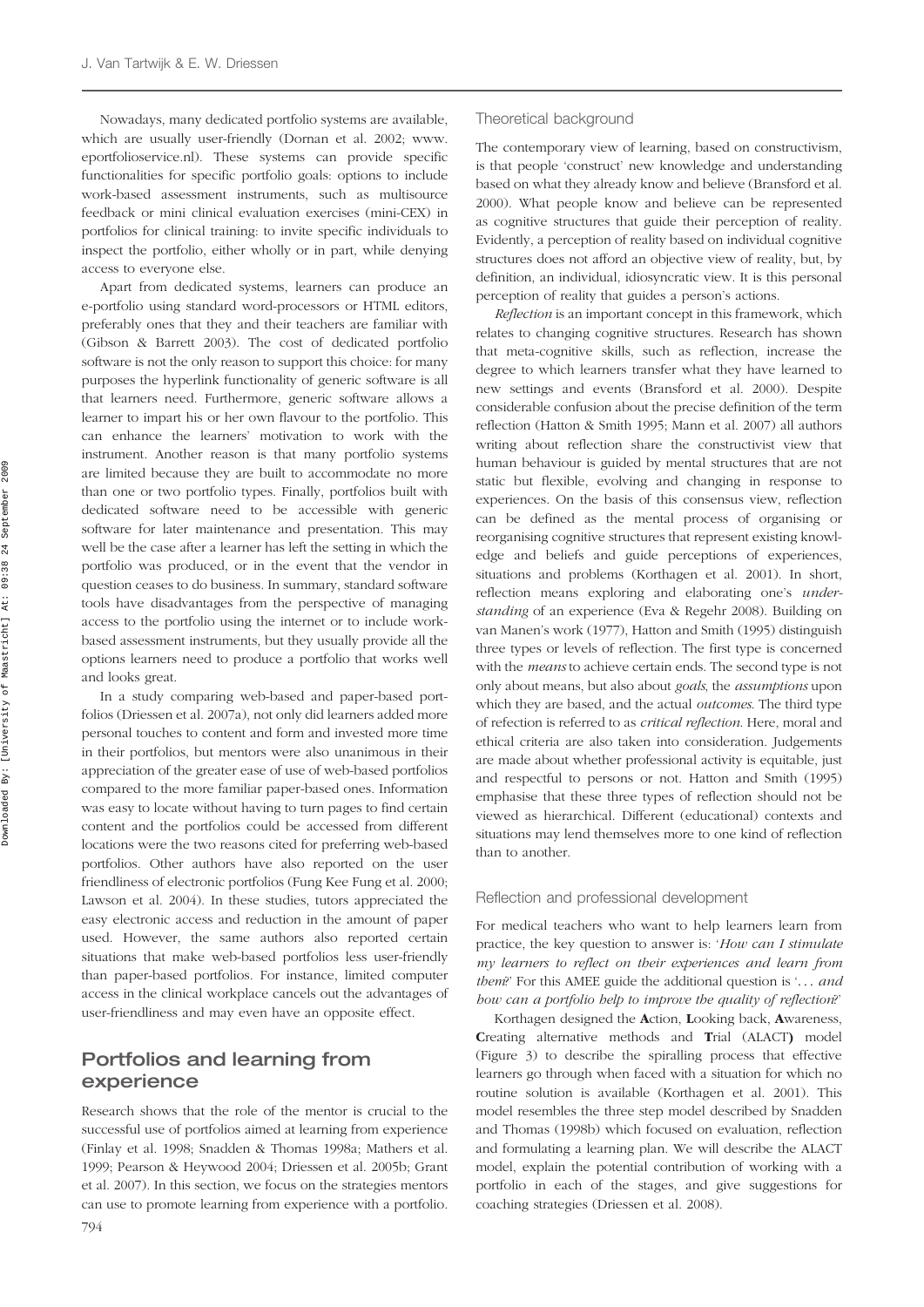

Figure 3. ALACT model showing the phases of spiral professional development (Korthagen et al. 2001).

### ALACT

Action. The cycle starts with action undertaken for a specific purpose (e.g. for developing a specific competence). Learners can be helped to improve their existing routines and concurrently acquire new ones by pre-selecting experiences from which they can learn, for example a mixture of patients who are more or less easy to diagnose. Ericsson's research predicts that expertise will grow not just from the weight of experience but also from engaging in activities specifically designed or selected to improve performance (Ericsson 2006).

Looking back on action: Self directed assessment seeking. The ALACT cycle then moves to the stage where learners look back on a previous action, usually when that action was not successful or something unexpected happened. This looking back on action is assumed to be accompanied by an evaluation of whether the goals were realised and the learner's part in this. In many cases this can be regarded as a form of self assessment. Eva and Regehr (2008) write that most of the time self-assessment is conceptualised according to a 'guess your grade' model of which the quality is generally poor (Davis et al. 2006). As an alternative they propose self-directed assessment seeking, which they describe as a process by which a learner takes personal responsibility for looking outward, explicitly seeking feedback and information from external sources of assessment data, to direct performance improvements that can help them to validate their self-assessment.

The role of the portfolio – Seeking and selecting evidence (documents, feedback, work-based assessments, etc.) for inclusion in a portfolio can be regarded as self-directed assessment seeking. To improve the quality of this process, it is important to use a variety of evidence from various sources. The validity of the results of self-directed assessment seeking will be maximised if the learner's self-reflections are consistent with all the information that is brought together in a portfolio.

Teaching strategies – Research has shown that a mentor can play a decisive role in determining whether the use of portfolios in education is successful or not (Driessen et al. 2007b). At the very least, learners may expect their mentors

### Box 4. Strategies to stimulate self-directed assessment seeking.

- . Provide a safe environment by distinguishing between learners as individuals and their performance.
- . Focus on description.
- . Stimulate learners to be concrete in their reports. When learners give general evaluations about a situation and their performance, ask questions:
	- $\circ$ What went well?
	- What went wrong?
	- $\circ$ How did you solve this?
	- $\circ$ What effect did this have?
- . Stimulate learners to carefully scrutinise all the information in their portfolio. Learners could be asked to go through all the available evidence and answer questions:
	- $\circ$  Which information in your portfolio supports your answers/ evaluation?
	- Which information in your portfolio contradicts your answers/ evaluation?
- . Stimulate learners to take the perspective of other stakeholders. Ask questions:
	- What did you want? What do you think the patient/your colleague/ the nurse wanted?
	- $\sim$ What did you think? What did the others think?
	- o What did you do? What did the others do?
	- $\circ$  What emotions did you experience? What emotions did the other people involved experience?

to pay serious attention to their portfolios, for after all they did spend a lot of time and energy to put their portfolio together. But even more importantly, careful scrutiny of their own performance may be confronting for learners. Effective mentors have an important role in this respect. In Box 4, we give suggestions for a number of strategies to be used by medical teachers in this phase, derived from the work by Korthagen et al. (2002).

Awareness of essential aspects: Reflection. After conclusions have been drawn about the quality of performance and the characteristics of the situation, the next step in the ALACT model is to foster awareness of essential aspects. In this phase, learners try to develop a new and better understanding of what has happened, i.e. they reflect on their performance.

They can focus on the *means* they used to achieve a goal and try to understand why their strategy was successful or not.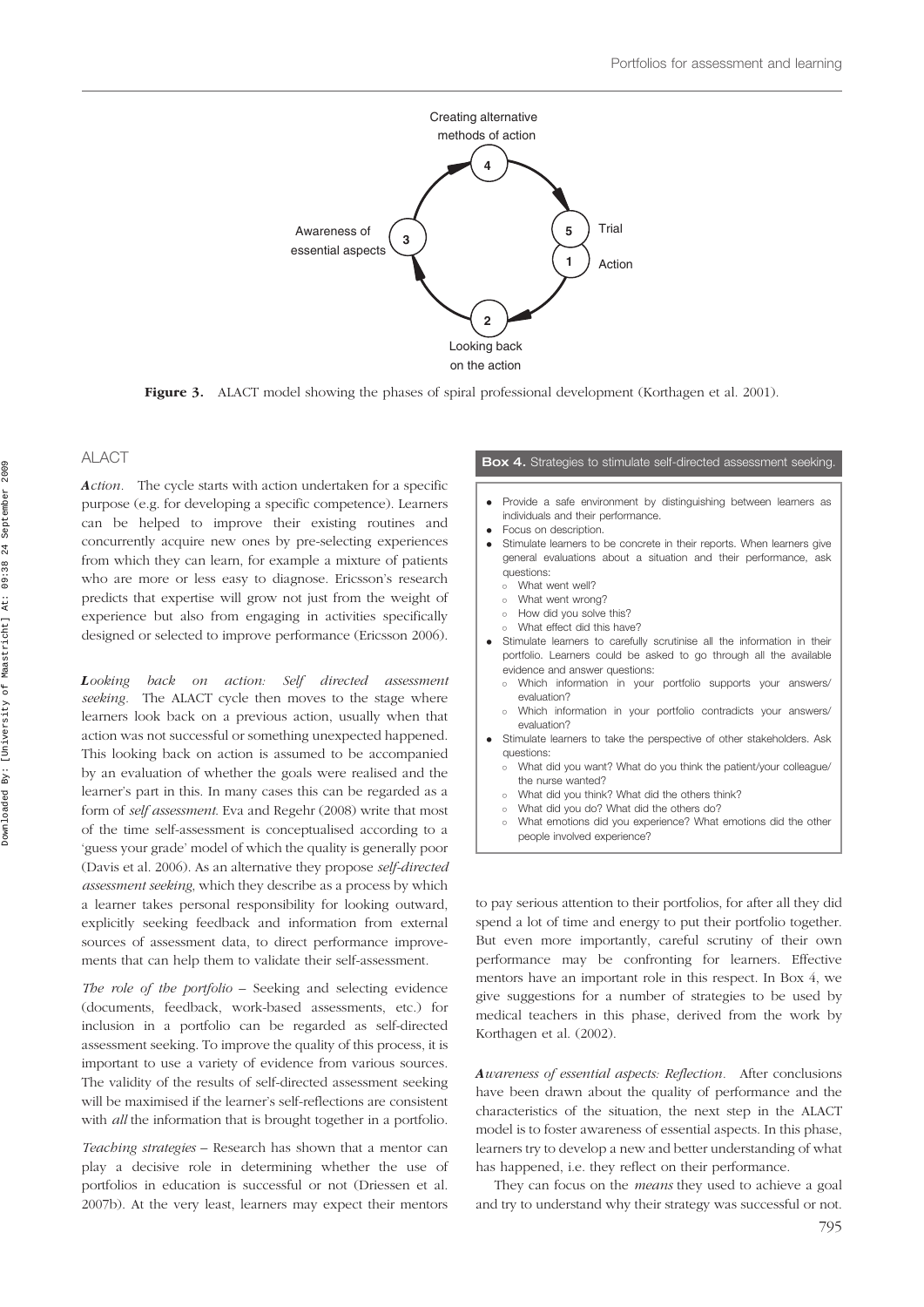They can also consider whether they had selected a suitable goal for this particular situation. And finally, they may consider what they want to achieve from a moral or ethical perspective.

The role of the portfolio – Language is important in supporting thinking. Writing down things can help to stimulate reflection (Korthagen et al. 2001). Written reflections were not a part of the original portfolios, such as the ones in which artists presented a selection from their work, but almost immediately after the introduction of portfolios in education, written reflections became a fixture of portfolios (Paulson et al. 1991). Embedding a written reflection in a portfolio has the advantage that it can be built on the self-assessment that was validated by the evidence in the portfolio. This is a form of facilitated reflection (Conlon 2003). The learner can also use the evidence to illustrate a reflection with a concrete example.

Teaching strategies – To stimulate learners to reflect and learn from their experiences, mentors do not need to have all the right answers. The most important thing for them is to ask the right questions. In Box 5 (available at www.medicalteacher. org) we give a number of examples of questions that mentors can ask.

Creating or identifying alternative methods of action: Change. Analysing previous actions may trigger a search for alternative strategies, or abandonment of original goals. It is important to explicate (new) goals and alternative strategies. A recent review showed that goal setting stimulates learning and that a mentor has an important role to play in this respect (Shute 2008). Learners who work with a mentor set more specific goals and improve more than those who do not work with a mentor (Smither et al. 2003). Very often, agreement about what should be done differently and which goals should be achieved are written down in a document that is referred to as a personal development plan (PDP).

The role of the portfolio – In many portfolios, the central goal is to keep track of the learner's development. In these portfolios, PDPs can have an important place. Snadden and Thomas (1998b) for instance, propose that when a portfolio is used for professional development and to track progress, it is important to attach some kind of learning plan to the portfolio.

Teaching Strategies – Both mentors and learners should commit to the agreements in the PDP and it should be on the agenda of their next progress meeting. The plans in the PDP are often too vague. It is important that mentors stimulate learners to be very concrete. It can be helpful to keep in mind that the learning goals in the plan should be formulated in a SMART way (Box 6, available at www.medicalteacher.org).

Trial. The last step in the ALACT cycle is trial. This is also the start of a new cycle in the spiral of professional development in this model.

# Using portfolios as tools for assessment

In the introduction, we quoted Shulman (1998), who wrote that the reason for introducing portfolios in education as tools 796

for assessment is that in a portfolio information can be brought together about how a person performs and how his or her competencies develop in his or her own complex working environment. From the perspective of assessment, the strength of the portfolio is also its weakness. The evidence held by a portfolio is often not standardised and its meaning often depends on the context from which it originates.

Assessing non-standardised portfolios requires a different perspective on assessment than the traditional quantitative perspective that is best suited for analysing quantitative test scores or results from standardised observations. Authors like Snadden (1999) and Webb et al. (2003) all come to the conclusion that we should not try to fit non-standardised portfolios to standardised psychometric assessment criteria. They point out that portfolio assessment is primarily concerned with interpreting various forms of qualitative information and suggest that assessment procedures should be developed that are based on methods used in qualitative research.

In the following section, we will translate the insights of this literature into recommendations for portfolio assessment. We structure this section according to five questions that, according to Harden (1979), should always be asked and answered by medical teachers in relation to assessment:

- . What is assessed?
- . Why is this assessed?
- . How is this assessed?
- Who assesses?
- . When is this assessed?

#### What?

Although portfolios are also used in undergraduate medical education to assess reflective ability or communication skills (Driessen et al. 2003), portfolios are particularly suited to work-based assessment. In other words, they have added value at the Does level of Miller's pyramid (Miller 1990).

Many medical curricula are based on competency criteria developed by organisations, such as the General Medical Council (GMC), the American Council of Graduate Medical Education (ACGME) and the Royal College of Physicians and Surgeons of Canada (RCPSC). More often than not, additional detail is required to fit the competency criteria to assessment procedures. In aligning competency descriptions with assessment procedures it is of the essence to strike the right balance between very concrete but also very detailed and long lists of 'is able to' statements, on the one hand, and very global descriptions providing an overview but too little to support assessment, on the other hand. The extremes of this continuum have been referred to as an analytical versus a global approach. Both approaches have their pros and cons (Box 7, available at www.medicalteacher.org).

A way to combine the best of both approaches is to use scoring rubrics. A scoring rubric is a global performance descriptor that lists the criteria for a competency and articulates a limited number of gradations of quality for each criterion. Gradations can be unsatisfactory, sufficient, good and excellent. Scoring rubrics can be presented as tables, with the criteria in the rows and the grades in the columns. In each cell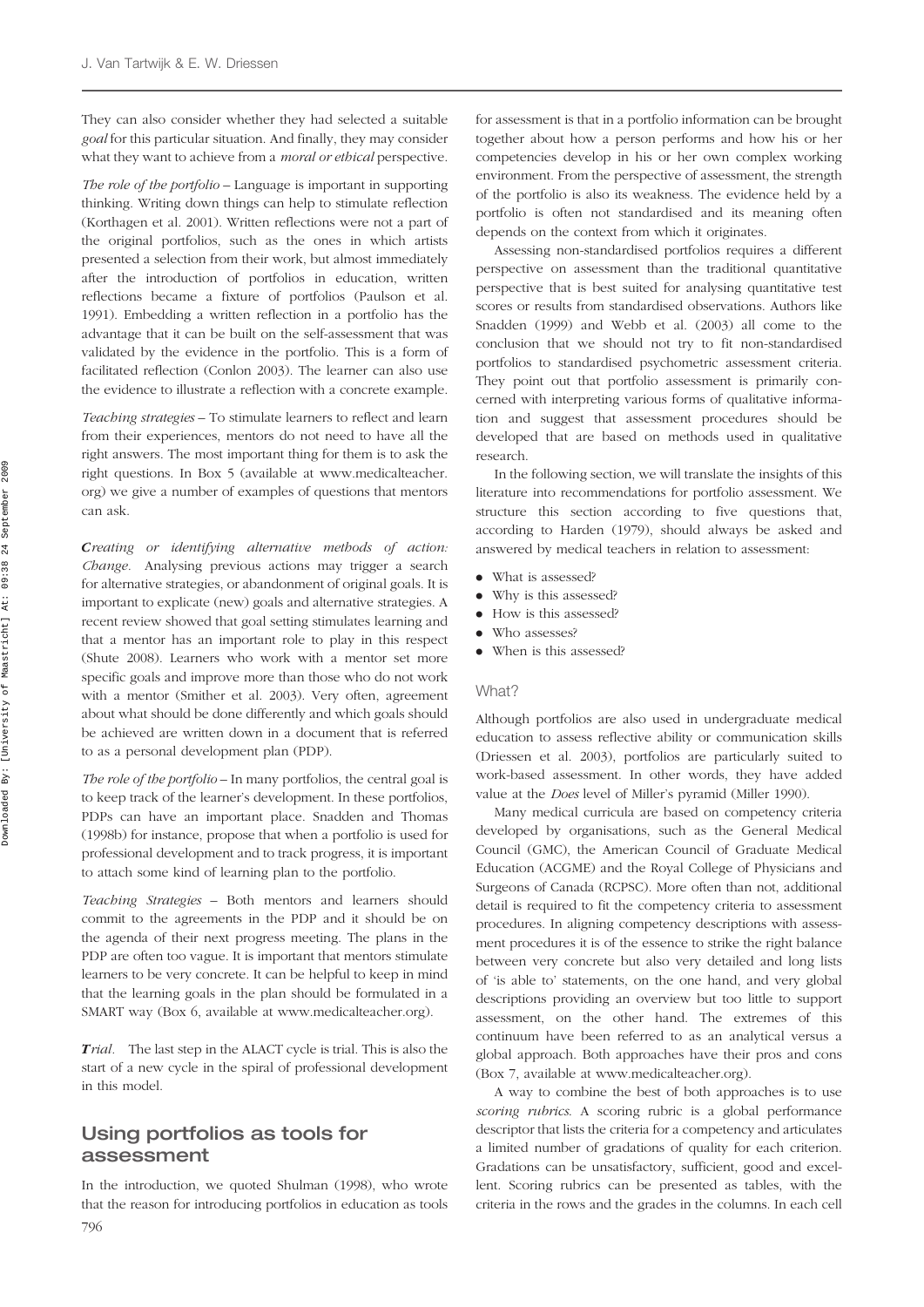of this table, performance at that particular level of competence is described. Box 8 (available at www.medicalteacher. org) provides an example.

For learners and their mentors, scoring rubrics can be a roadmap for competence development. It can help them diagnose a learner's current level of competence and point the way to further development. Assessors should not use scoring rubrics as a checklist, but as a list of arguments to underpin their assessment when they explain it to learners. Learners can also use scoring rubrics to organise their portfolio. They can organise the evidence in their portfolio in chapters corresponding to the different competencies to be assessed and use captions to explain what the evidence shows about a specific competency.

#### Why?

Assessing competencies can be done for three reasons: selection, diagnosis and certification.

Selection. Determining whether a person is suitable for a certain position. Assessments for selection purposes can take place before entering an educational programme, but also, for instance, before starting a new job.

Diagnosis. In the course of an education programme, the development of learners' competencies is assessed. The purpose of this type of assessment is to give feedback to learners and help them identify new learning goals. Sometimes, this assessment is also used to determine whether or not a learner is allowed to continue with a programme.

Certification. The goal of assessment at the end of an educational or training programme is to establish whether learners have attained the competencies required for graduation or certification. Obviously, the quality of any assessment is important. Poor quality of assessment for selection purposes, for instance, can harm the interests of prospective learners and waste talent. Similarly, poor quality of diagnostic assessment can cause frustration and delay in learners' development. Nevertheless, with graduation and certification decisions the quality of assessment is crucial. Learners who pass but should have failed will become (or continue to be) certified doctors and may become a risk to the community!

### How?

The quality of the assessment of competencies is crucially determined by the procedure that is used. In the introduction to this section about portfolio assessment, we wrote that the standard psychometric procedures that are used to determine the quality of tests and standardised observations are not very well suited to portfolios with their non-standardised content. In medical education, Webb et al. (2003) pointed out that portfolio assessment is primarily concerned with qualitative information and they introduced the idea to use routines developed for qualitative research. Guba and Lincolns' (1989) strategies to achieve credibility and dependability of

assessment can be translated to portfolio assessment (Webb et al. 2003; Tigelaar et al. 2005).

In Box 9 (available at www.medicalteacher.org), we discuss how these strategies can be used.

The major problem with qualitative research methods as well as with portfolio assessment is the required substantial time investment. At Maastricht University, we developed a portfolio assessment procedure that uses many of these strategies while at the same time aiming for optimal efficiency (Driessen et al. 2005a). This procedure is described in Box 10 (available at www.medicalteacher.org).

#### Who?

A problem that is much debated in the portfolio literature is the feasibility and acceptability of combining the roles of mentor and assessor into one person. Tigelaar et al. (2004) interviewed nine portfolio experts about their views on the use of portfolios in education. While some of the experts agreed that the mentor is the most appropriate person to advise an assessment committee about a candidate, others argued that it is unethical for mentors to undertake the assessor role. The latter group argued that candidates must feel free to reflect on their professional development together with their mentors, knowing that the mentor will not pass any information on to others. For this reason, the majority of the experts were of the opinion that mentors should not be involved in summative assessment nor make recommendations to an assessment committee. However, there was a minority who agreed with Snyder et al. (1998, p. 59), who wrote that 'The tension between assessment for support and assessment for high stakes decision making will never disappear. Still, that tension is constructively dealt with daily by teacher educators throughout the nation'.

Striking the right balance between support and judgement is the challenge facing assessors/mentors with whom learners talk about their portfolios. A number of scenarios can be chosen in a procedure (Box 11, available at www. medicalteacher.org). Which one is the most appropriate depends, amongst other things, on the educational context and the level of experience of the learners in question.

#### When?

The answer to the question 'when is this assessed?' depends on the answers to the other questions in this section.

Decisions about selection are made before the actual start of a programme or training period or after a first 'trial' period, in which learners are observed and can prove themselves. The important question is whether a prospective learner matches the criteria for admission and whether this learner has the potential to finish an education or training programme.

Diagnostic assessment can be a frequent occurrence during an education or training programme. In fact, every time a mentor and a learner meet to discuss the learner's progress using information from the learner's portfolio, it can be qualified as diagnostic/formative assessment. This implies that having easy access to a portfolio, for instance on-line, can be very helpful for mentors.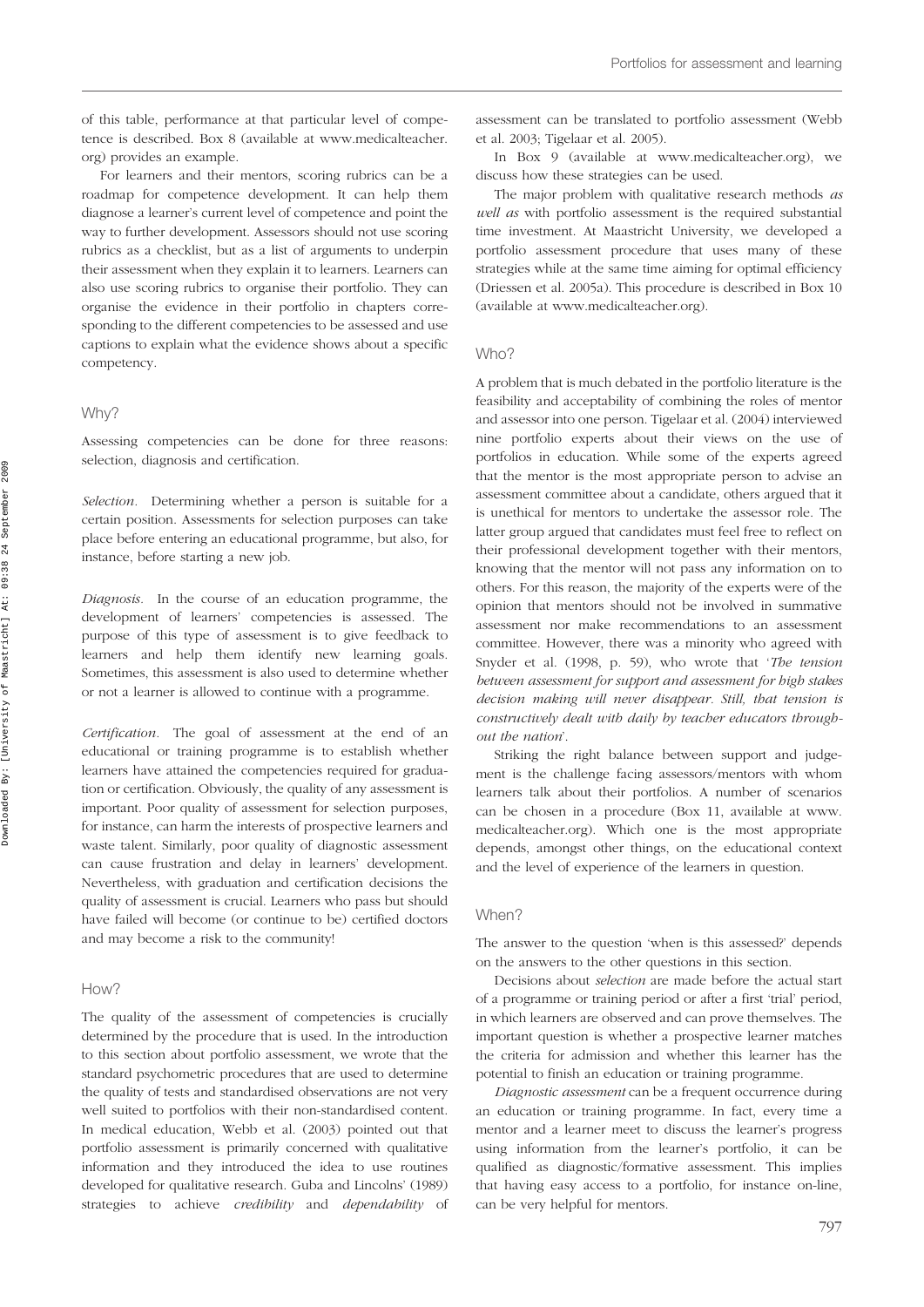Decisions about certification are made when a learner's competencies match all the criteria or when the time available for a programme has run out. In an outcome-based programme, this means that when the learner and his or her mentor conclude that the learner's competence meets all the criteria an assessment for certification purposes can take place. The logical consequence would be that if a person meets the competency criteria on entering an educational or training programme, he or she is exempt from training and awarded a certificate right away.

### Factors influencing the success of the introduction of a portfolio<sup>2</sup>

In the previous sections, we have argued that it is important to tailor portfolios to the intended purposes and to introduce portfolios only in situations in which they can serve a useful purpose. However, these conditions do not suffice to guarantee a successful introduction. In the literature on educational change, winning the hearts and minds of the people involved, both teachers and learners, as well as the quality of leadership are identified as key factors for lasting educational improvement (Martin et al. 2003; Hargreaves & Fink 2004).

Figure 4 presents a model in which portfolios are presented as part of the learning environment and in which three conditional factors are presented that influence whether an educational portfolio is introduced successfully or not: people (the teachers and learners), leadership and infrastructure. The importance of these three conditional factors is discussed below.

### People

Educational innovations involving the use of portfolios usually imply a transfer from teacher-directed education with a strong focus on conveying knowledge, to education in which the development of students' competencies in the workplace is emphasised. In most cases, teachers are expected to invest more time and effort in coaching and assessment than they were used to. Almost inevitably, this change in roles and routines will cause uncertainty and evoke resistance (Hammerness et al. 2005). Not only does it imply that teachers need to rethink key ideas, practices and values, but for many teachers it also means that they need to invest in developing new competencies for coaching and assessment.

In discussions about these innovations, the important questions are which educational problems need to be resolved and what is the most effective and efficient way to do that. Very often however, discussions concentrate on the portfolio, which becomes the visible 'symbol' of the innovation. As a consequence, resistance to the innovation is likely to be projected onto the portfolio, while the important questions are not discussed.

Teachers are more likely to support and invest in educational changes if they acknowledge and subscribe to the educational value of the new learning approach, internalise and support the innovation, and are empowered to assume ownership of it. They are more likely to do so when it is clear to them how the innovation helps solve concrete problems that they have to cope with in their everyday teaching practice (Hargreaves et al. 1998). The risk that the important questions are not discussed can be reduced if teachers are involved in educational innovations at an early stage of decision-making. They are more likely to support and invest in working with a portfolio if the decision to work with this instrument was their own decision, based on their personal understanding and endorsement of the educational innovation and the role of the portfolio in it. From this perspective, the option should be kept of not using a portfolio till a better alternative is found. Teachers who have had a say in the decision to use a portfolio will feel a stronger commitment to it and will be more inclined to look for solutions and less likely to lay the instrument aside when faced with problems and inevitable design faults in the curriculum and the portfolio.

In the literature on educational change the importance of teachers as change agents is emphasised (Darling-Hammond et al. 2005) but the input of learners is crucial too. The successful introduction of a portfolio in education also depends on how much time and energy learners are willing to invest in their portfolios. In general, learners will only put effort into portfolios if this effort is rewarded in some way. The most obvious reward is that the portfolio is graded. In education, a very strong relationship exists between summative assessment and learning: assessment drives learning (Frederiksen 1984; Driessen & van der Vleuten 2000; van der Vleuten et al. 2000). Although assessment influences whether learners accept and put effort into a portfolio, assessment in itself is not enough. For learners, developing a portfolio implies putting a lot of effort into making their development visible. Thus, it is very frustrating for them if they discover that



Figure 4. Model of factors influencing the successful introduction of portfolios in education (van Tartwijk et al. 2007).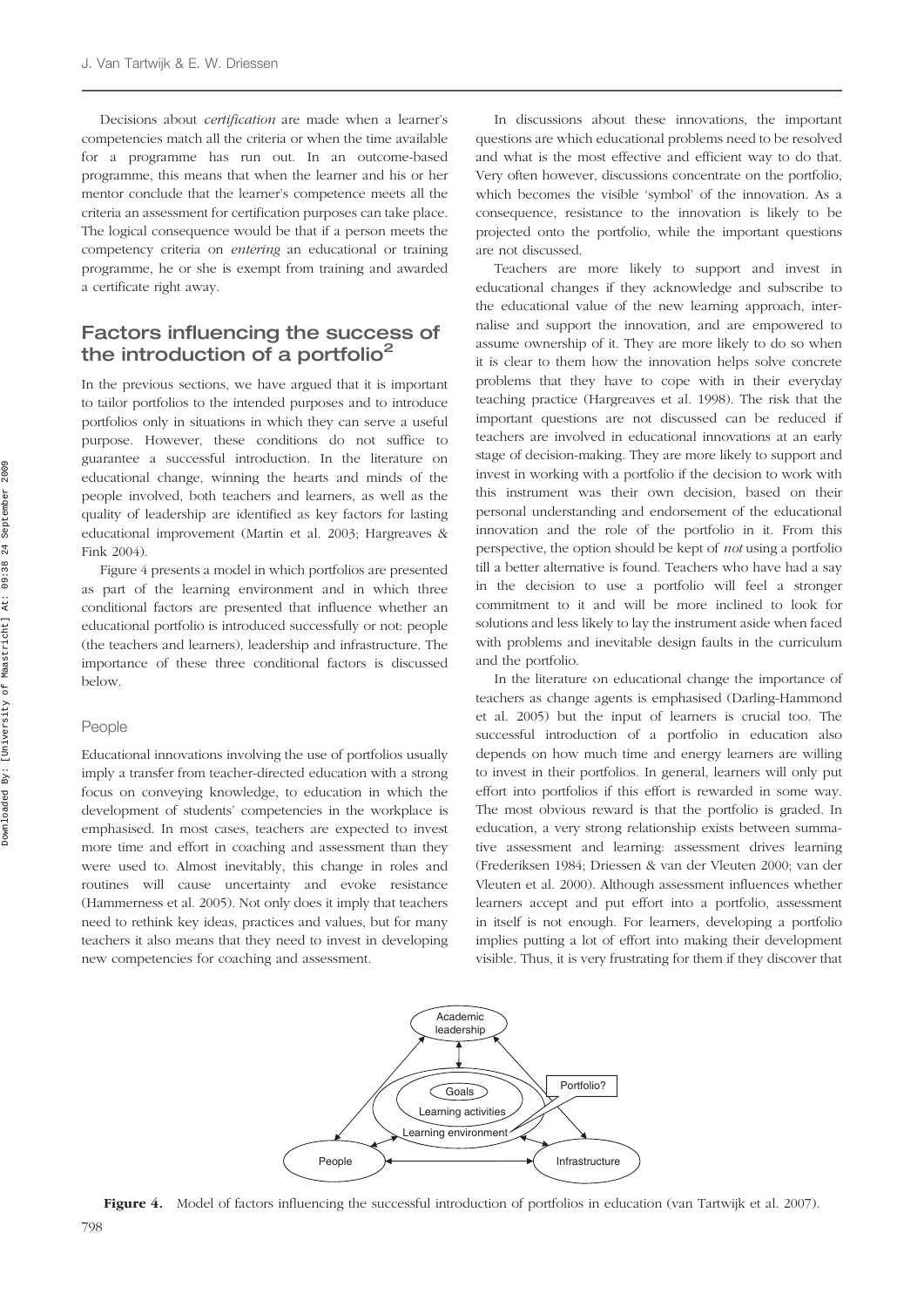nobody takes a good look at the result of all their hard work. Mentors who take an interest in learners and their portfolios have been found to be a key factor in learners' appreciation of working with portfolios (Pearson & Heywood 2004; Tigelaar et al. 2006).

The last condition for a successful introduction of portfolios related to learners and their mentors is their understanding of the portfolio and of what working with portfolios entails. Experience has shown that, although in theory portfolios can have a clear function in education, in practice the introduction of portfolios often leads to confusion and, consequently, frustration (Anderson & DeMeulle 1998; Pearson & Heywood 2004; Kjaer et al. 2006; Davis et al. 2009). Most students who enrol in a medical curriculum are accustomed to teacher directed education. Self-assessment, asking for feedback, reflection and identifying personal learning needs, which are fundamental to portfolio learning (Snadden & Thomas 1998b; Driessen et al. 2008), are perceived as strange and sometimes even threatening by learners for whom education is synonymous with lectures and exams. Instructions are necessary that not only explain how to work with a portfolio, but also help learners and their mentors understand what a portfolio is and why it is used in education. A study by Duque et al. (2006) demonstrated that hands-on introduction with a proper briefing of learners by staff on the portfolio's purpose and procedures had a positive effect on portfolio scores and learner satisfaction with the portfolio. We have experimented with the use of the analogy between a portfolio and a CV to help learners better understand what a portfolio is and what working with a portfolio entails (van Tartwijk et al. 2008).

### Academic leadership

Commitment by educational leaders is another vital condition for the successful introduction of portfolios. In a study on perceptions of leadership in academic contexts, Martin et al. (2003) found that the quality of student learning is affected by the way leadership is constituted and experienced in academic contexts. A group of educational leaders was identified who were successful in stimulating teachers to adopt a studentfocussed approach to teaching. A characteristic of these educational leaders is that they discuss and negotiate these changes with the teachers. Similar findings are reported by Bland et al. (2000), who reviewed the available literature with the aim to identify a set of characteristics that are associated with successful curricular change in medical education. They write that leadership comes up again and again as critical to the success of curricular change. The literature shows that successful and less successful leaders in medical education use organisational authority at about the same rate, but also that successful leaders more often seek input from others. When educational innovations ask teachers to change their roles and routines, these teachers must know that they can rely on educational leaders who support and value their commitment in every respect (Malden 1994; van Veen et al. 2005). And finally, of course, commitment of the academic leaders is also reflected in the allocation of sufficient financial resources to ensure that the intended changes can actually be implemented.

### Infrastructure

An increasing number of Faculties of Medicine are choosing to work with electronic rather than paper portfolios. In the section 'e-portfolios', we described the reasons for this choice. We also wrote that research shows that adverse conditions, such as limited computer access in the workplace may cancel out the advantages of an e-portfolio. In general we conclude that e-portfolios are vulnerable to adverse conditions, because the demands of the technical infrastructure are large. If the electronic part of the portfolio system malfunctions that is usually all the excuse that the adversaries of the use of portfolios need to drop the idea of a portfolio altogether, including the curriculum innovation for which the portfolio very often is a symbol.

### Concluding remarks

In curricula with a strong focus on the development and assessment of competencies a portfolio can be a valuable instrument. They have the potential to make learning visible on the Does level of Miller's pyramid (Miller 1990), which describes independent performance in the workplace. However, portfolios are also vulnerable. Portfolio learning requires reflection by learners and investment in coaching by teachers. The quality of portfolio assessment depends on investing in the interpretation of and discussion about qualitative data. Not only does it require a new perspective on education from mentors and learners, many of whom are used to teacher-directed learning with a strong emphasis on the acquisition of knowledge, it also asks teachers and learners for a significant investment of time and energy. The literature shows that many conditions need to be fulfilled to enable successful introduction of a portfolio (Driessen et al. 2007b), and even then a portfolio is not a cure for all pains.

We conclude this guide for using portfolios for assessment and learning by referring to Spandel (1997) once more, who wrote:

'introducing portfolios is just like buying shoes: the best choice depends on purpose and a really good fit happens over time, with lots of use and the right give and take by the user'.  $(p. 573)$ 

We would like to add that portfolios are like expensive shoes and even during the process of getting used to them, there will inevitably be times when one's toes are really hurting. However, for those owners who persist, the portfolio has the potential to become one of their best purchases.

Declaration of interest: The authors report no conflicts of interest. The authors alone are responsible for the content and writing of the article.

### Notes on contributors

JAN VAN TARTWIJK, Ph.D., works at the ICLON – Leiden University Graduate School of Teaching. In his research and teaching he focusses on teacher–student communication processes in the classroom and the use of portfolios in medical education and teacher education.

ERIK DRIESSEN, Ph.D., works at the Department of Educational Development and Research at the Faculty of Medicine of the University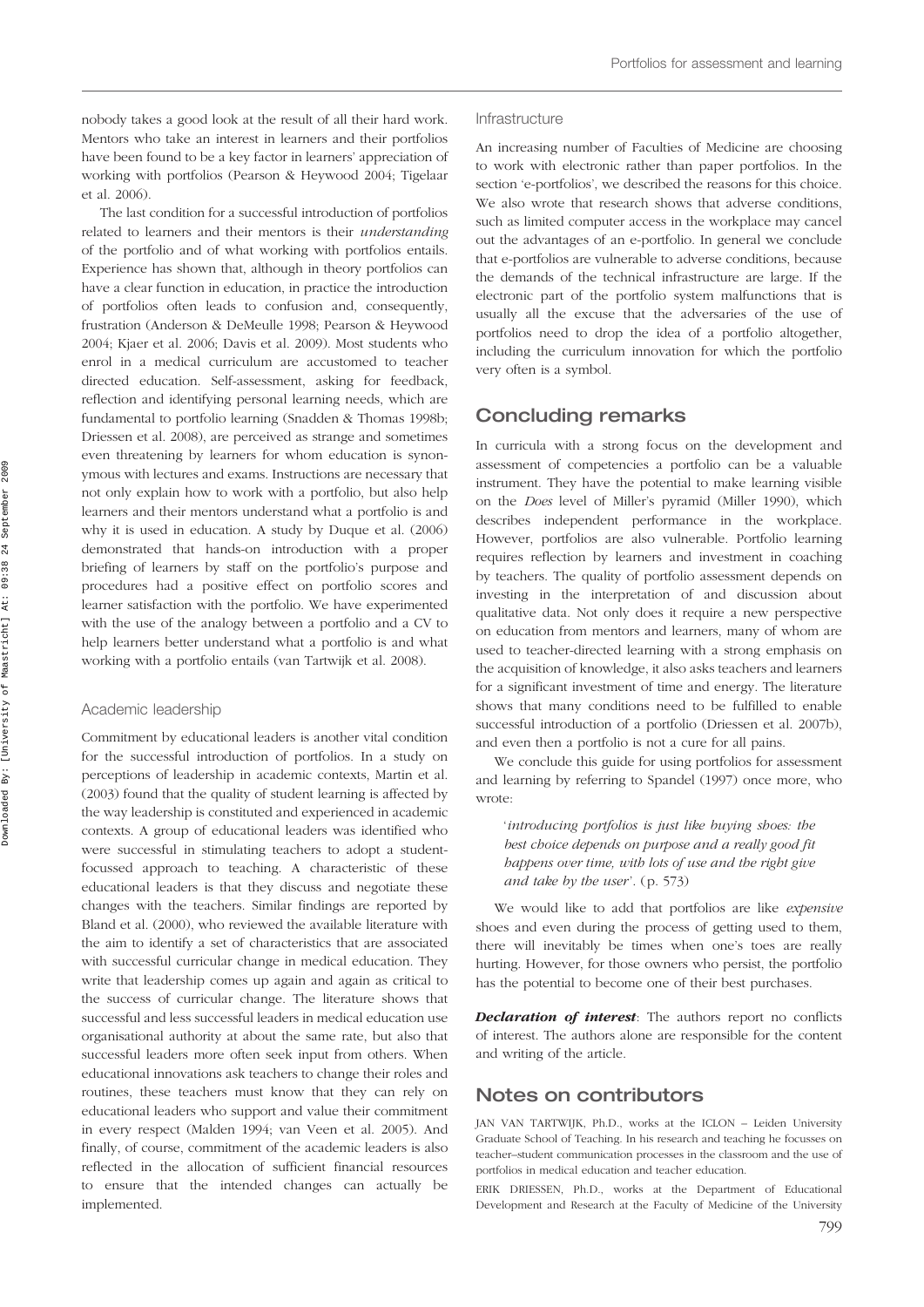of Maastricht. He specialises in assessment and the use of portfolios in medical education.

Both have a long history with working with portfolios. Jan van Tartwijk started experimenting with portfolios in teacher education and faculty development in 1994. In 1999, he joined Erik Driessen and Cees van der Vleuten at Maastricht University, where they implemented portfolios in the undergraduate programme of the Faculty of Medicine of the University of Maastricht. Since then, they have published a series of articles and books about using portfolios in higher education and have advised numerous faculties and originations in medical education and elsewhere about the use of portfolio for learning and assessment. Their corporation is not limited to the topic of portfolios; they also work together on research on how to stimulate and assess self-critical thinking and reflection.

### **Notes**

- 1. Parts of this section were published in the journal Quality in Higher Education (van Tartwijk et al. 2007).
- 2. Parts of this chapter were published earlier in Quality in Higher Education (van Tartwijk et al. 2007).

### **References**

- Anderson RS, DeMeulle L. 1998. Portfolio use in twenty-four teacher education programs. Teach Educ Quart 25:23–32.
- Bird T. 1990. The schoolteacher's portfolio: An essay on possibilities. In: Millman J, Darling-Hammond L, editors. The new handbook of teacher evaluation: Assessing elementary and secondary school teachers. Newbury Park, CA: Corwin Press. pp 241–256.
- Bland CJ, Starnaman S, Wersal L, Moorhead-Rosenberg L, Zonia S, Henry R. 2000. Curricular change in medical schools: How to succeed. Acad Med 75:575–594.
- Bransford J, Brown AL, Cocking RR, Editors., 2000. How people learn: Brain, mind, experience, and school. Washington DC: National Academy Press.
- Buckley S, Coleman J, Davison I, Kahn KS, Zamora J, Malick S, et al. 2009. The educational effects of portfolios on undergraduate student learning: A Best Evidence Medical Education systematic review. BEME Guide No. 11. Med Teach 31:282–298.
- Collins A. 1991. Portfolios for biology teacher assessment. J Pers Eval Educ 5:147–167.
- Conlon M. 2003. Appraisal: The catalyst of personal development. Brit Med J 327:389–391.
- Darling-Hammond L, Pacheco A, Michelli N, LePage P, Hammerness K, Young P. 2005. Implementing curriculum renewal in teacher education: Managing organizational and policy change. In: Darling-Hammond L, Bransford J, LePage P, Hammerness K, Duffy H, editors. Preparing teachers for a changing world: What teachers should learn and be able to do. San Francisco: Jossey-Bass. pp 442–479.
- Davis DA, Mazmanian PE, Fordis M, van Harrison R, Thorpe KE, Perrier L. 2006. Accuracy of physician self-assessment compared with observed measures of competence: A systematic review. JAMA 296:1094–1102.
- Davis MH, Friedman Ben David M, Harden RM, Howie P, Ker J, McGhee C, et al. 2001. Portfolio assessment in medical students' final examinations. Med Teach 23:357–366.
- Davis MH, Ponnamperuma GG, Ker JS. 2009. Student perceptions of a portfolio assessment process. Med Educ 43:89–98.
- Denzin NK. 1978. Sociological methods: A sourcebook. 2nd ed. New York: McGraw Hill.
- Denzin NK, Lincoln YS. 2000. Handbook of qualitative research. Thousand Oaks, CA: Sage.
- Dornan T, Carroll C, Parbooshing J. 2002. An electronic learning portfolio for reflective continuing professional development. Med Educ 36:767–769.
- Dreyfus SE. 2004. The five-stage model of adult skill acquisition. Bull Sci Technol Soc 24:117–181.
- Driessen EW, Muijtjens AMM, van Tartwijk J, van der Vleuten CPM. 2007a. Web- or paper-based portfolios: Is there a difference? Med Educ 41:1067–1073.
- Driessen EW, van der Vleuten CPM. 2000. Matching student assessment to problem based learning: Lessons from experience in a law faculty. Stud in Continuing Educ 22:235–248.
- Driessen EW, van der Vleuten CPM, Schuwirth L, van Tartwijk J, Vermunt JD. 2005a. Credibility of portfolio assessment as an alternative for reliability evaluation: A case study. Med Educ 39:214–220.
- Driessen EW, van Tartwijk J, Dornan T. 2008. The self-critical doctor: Helping students become more reflective. BMJ 336:827–830.
- Driessen EW, van Tartwijk J, Overeem K, Vermunt JD, van der Vleuten CPM. 2005b. Conditions for successful reflective use of portfolios in undergraduate medical education. Med Educ 39:1230–1235.
- Driessen EW, van Tartwijk J, van der Vleuten CPM, Wass V. 2007b. Portfolios in medical education: Why do they meet with mixed success? A systematic review. Med Educ 41:1224–1233.
- Driessen EW, van Tartwijk J, Vermunt JD, van der Vleuten CPM. 2003. Use of portfolio in early undergraduate medical training. Med Teach 25:18–23.
- Duque G, Finkelstein A, Robert A, Tabatabia D, Gold SL, Winer LR. 2006. Learning while evaluating: The use of an electronic evaluation portfolio in a geriatric medicine clerkship. BMC Med Educ 6:1–7.
- Ericsson KA. 2006. The influence of experience and deliberate practice on the development of expert performance. In: Ericsson KA, Charness N, Feltovich PJ, Hoffman RR, editors. The Cambridge handbook of expertise and expert performance. New York: Cambridge University Press. pp 683–704.
- Eva KW, Regehr G. 2008. 'I'll never play professional football' and other fallacies of self-assessment. J Contin Educ Health Prof 28:14–19.
- Finlay IG, Maughan TS, Webster DJ. 1998. A randomized controlled study of portfolio learning in undergraduate cancer education. Med Educ 32:172–176.
- Frederiksen N. 1984. The real test bias: Influences of testing on teaching and learning. Am Psychol 39:193–202.
- Friedman Ben David M, Davis MH, Harden RM, Howie PW, Ker J, Pippard MJ. 2001. AMEE medical education guide no. 24: Portfolios as a method of student assessment. Dundee, UK: AMEE.
- Fung Kee Fung M, Walker M, Fung Kee Fung K, Temple L, Lajoie F, Bellemare G, et al. 2000. An internet-based learning portfolio in resident education: The KOALA-super (TM) multicentre programme. Med Educ 34:474–479.
- General Medical Council.. 2000. Revalidating doctors: Ensuring standards. securing the future. London: GMC.
- Gibson D, Barrett H. 2003. Directions in electronic portfolio development. Contemp Issues Technol and Teach Educ 2:559–576.
- Grant AJ, Vermunt JD, Kinnersley P, Houston H. 2007. Exploring students' perceptions of the use of a significant event analysis as part of a portfolio assessment process in general practice, as a tool for learning how to use reflection in learning. BMC Med Educ 7:5.
- Guba EG, Lincoln YS. 1989. Judging the quality of fourth generation evaluation. In: Guba EG, Lincoln YS, editors. Fourth generation evaluation. London: Sage.
- Hammerness K, Darling-Hammond L, Bransford J, Berliner DC, Cochran-Smith M, McDonald M, et al. 2005. How teachers learn and develop. In: Darling-Hammond L, Bransford J, LePage P, Hammerness K, Duffy H, editors. Preparing teachers for a changing world: What teachers should learn and be able to do. San Francisco: Jossey-Bass. pp 358–389.
- Harden RM. 1979. How to assess students: An overview. Med Teach 1:65–70.
- Hargreaves A, Fink D. 2004. The seven principles of sustainable leadership. Educ Leadership 24(2):8–13.
- Hargreaves A, Lieberman A, Fullan M, Hopkins D, Editors. 1998. International handbook of educational change. Dordrecht: Kluwer Academic Publishers.
- Hatton N, Smith D. 1995. Reflection in teacher education: Towards definition and implementation. Teach Teach Educ 11:33–49.
- Kjaer NK, Maagard R, Wies S. 2006. Using an online portfolio in postgraduate training. Med Teach 28:708–712.
- Korthagen FAJ, Kessels J, Koster B, Lagerwerf B, Wubbels T. 2001. Linking theory and practice: The pedagogy of realistic teacher education. Mahwah, NY: Lawrence Erlbaum Associates.
- Korthagen FAJ, Koster B, Melief K, Tigchelaar A. 2002. Teach teachers to reflect: Systematic reflection in the training and coaching of teachers

2009